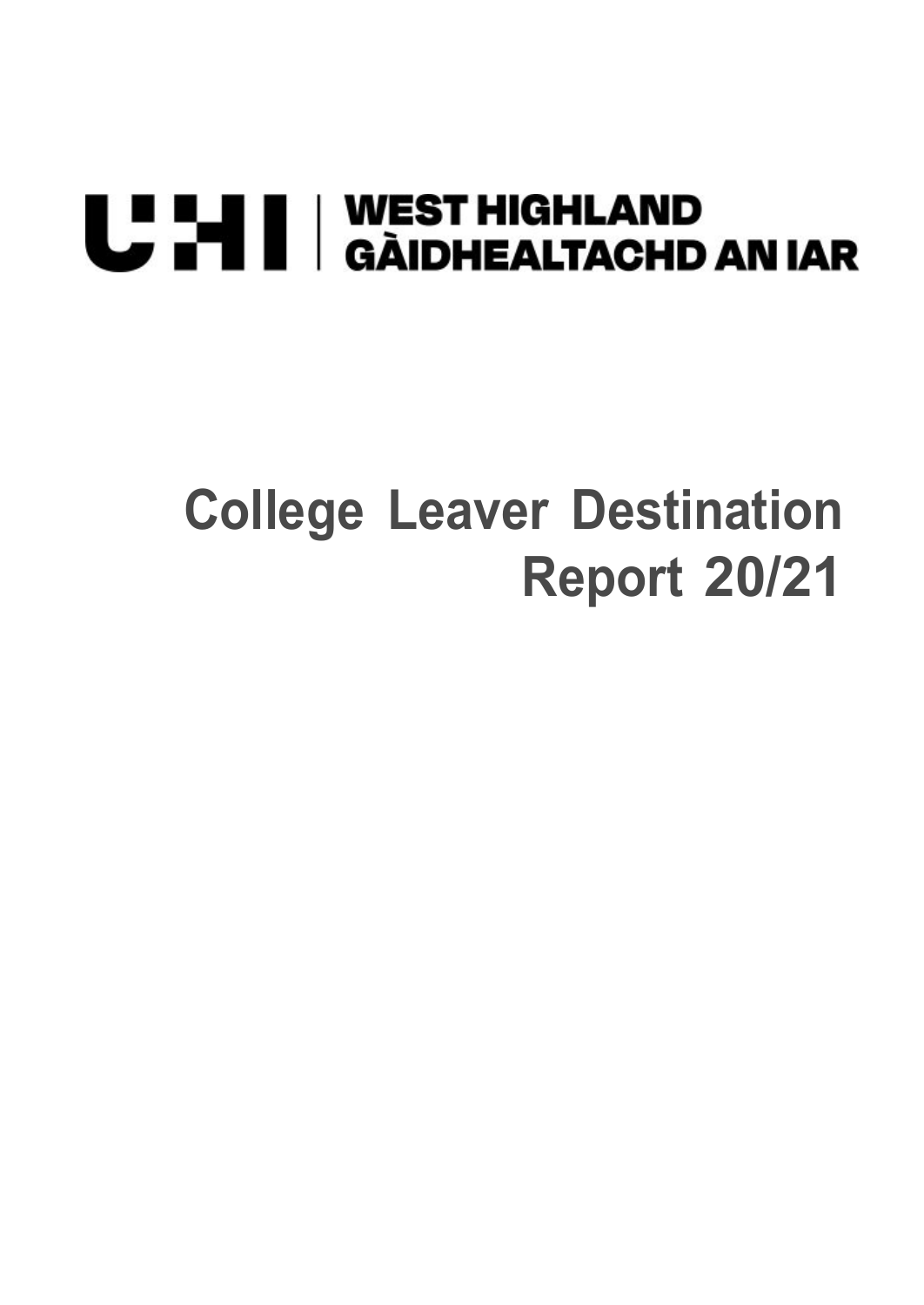### **2020/21 College Leavers Destination Report**

#### **Survey Background**

The WHC internal report is based on data collected from further education (FE) students who completed their study in 2020/21. The report refers to destination data from the previous two years allowing comparison over a three-year period allowing the identification of trends. UHI undertake the HE destination survey with our higher education students.

Information on the Scottish Funding Council (SFC) guidance and methodology is contained in the appendix at the end of the report.

The college conducted the destination survey with students between January and March 21, returning the data to the SFC by the  $25<sup>th</sup>$  of March.

Only students enrolled on full time and short full time further education courses were included in this survey.

The college teams use this report and statistical information as part of self-evaluation and action planning.

#### **Destination Response Breakdown Over 3 Years**

| Academic Year                                                   |                                                                 |                                                                 |  |  |  |  |  |
|-----------------------------------------------------------------|-----------------------------------------------------------------|-----------------------------------------------------------------|--|--|--|--|--|
| 2018/19                                                         | 2019/20                                                         | 2020/21                                                         |  |  |  |  |  |
| Survey based on 167<br>students that the SFC had<br>identified. | Survey based on 144<br>students that the SFC had<br>identified. | Survey based on 124<br>students that the SFC had<br>identified. |  |  |  |  |  |
| 160 responded                                                   | 136 responded                                                   | 112 responded                                                   |  |  |  |  |  |
| Response rate of 94%                                            | Response rate of 92%                                            | Response rate of 90%                                            |  |  |  |  |  |

Our response rate was impacted on due to the lack of student responses to both emails and telephone calls. We believe that this may have been directly linked to the pandemic mixed with an inability to find destinations in our usual way, word of mouth, FB posts and lecturer knowledge.

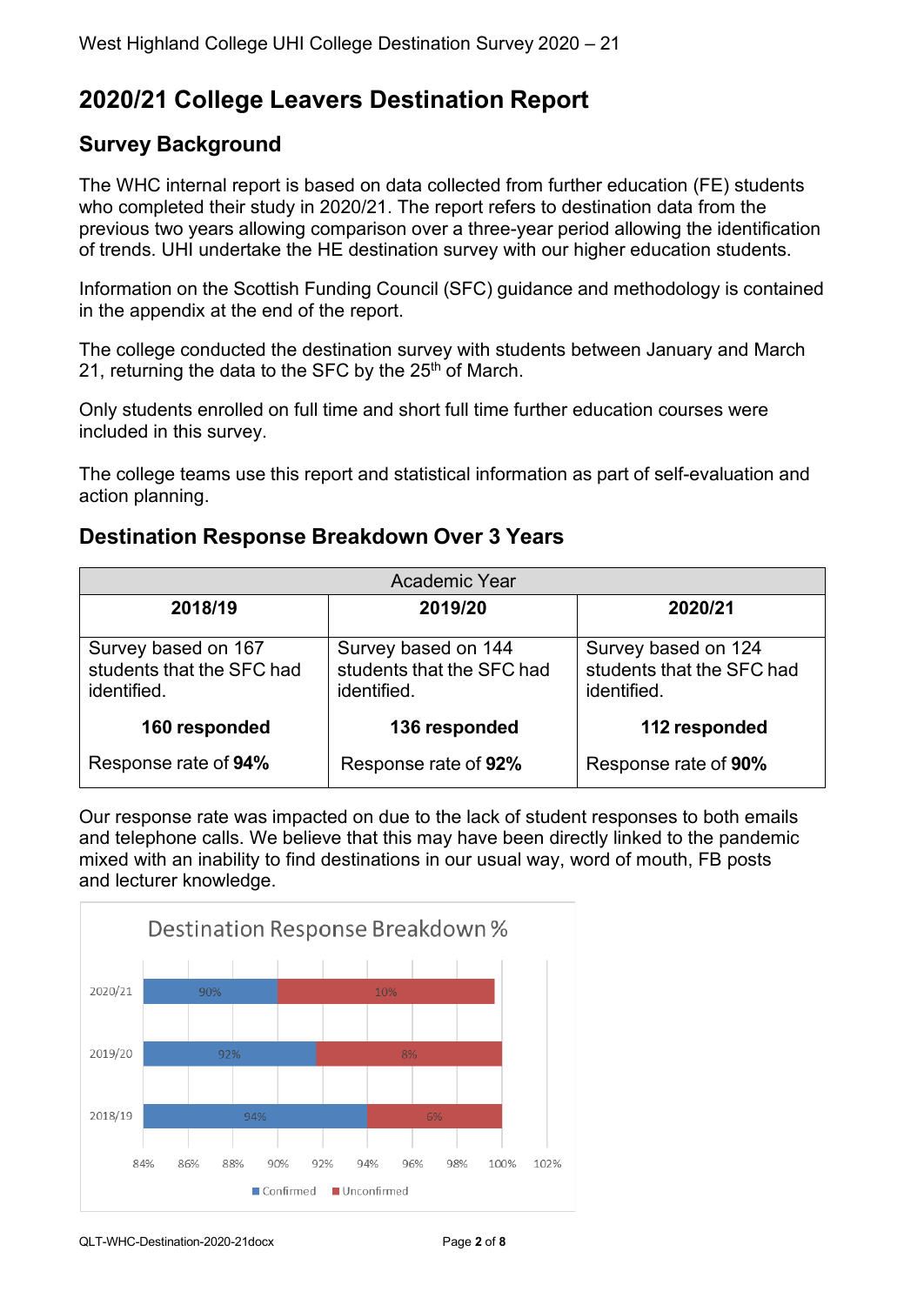West Highland College UHI College Destination Survey 2020 – 21

## **Main Findings**

#### **Student Destination Overview**

The college established the nature of 136 student destinations as indicated below.

|                                                               | 2018/19        |       | 2019/20  |     | 2020/21        |       |  |
|---------------------------------------------------------------|----------------|-------|----------|-----|----------------|-------|--|
| <b>Target Student Numbers</b>                                 | 139<br>145     |       | 124      |     |                |       |  |
| <b>Primary Classification</b>                                 |                |       |          |     |                |       |  |
| <b>STUDYING FULL-TIME</b>                                     | 77             | 55%   | 85       | 59% | 52             | 42%   |  |
| <b>STUDYING PART-TIME</b>                                     | 1              | 1%    | 4        | 3%  | 1              | 1%    |  |
| <b>TAKING TIME TO TRAVEL</b>                                  | 1              | 1%    | 1        | 1%  | 3              | 2%    |  |
| <b>UNCONFIRMED</b>                                            | 8              | 6%    | 12       | 8%  | 12             | 10%   |  |
| UNEMPLOYED AND LOOKING FOR WORK                               | 2              | $1\%$ | 6        | 4%  | $\overline{2}$ | 2%    |  |
| <b>WORKING FULL-TIME</b>                                      | 37             | 27%   | 21       | 14% | 44             | 35%   |  |
| <b>WORKING PART-TIME</b>                                      | $\overline{7}$ | 5%    | 6        | 4%  | 10             | 8%    |  |
| NOT EMPLOYED BUT NOT LOOKING FOR<br>EMPLOYMENT/STUDY/TRAINING | 3              | 2%    | $\Omega$ | 0%  | 0              | $0\%$ |  |
| PERMANENTLY UNABLE TO WORK/RETIRED                            | $\mathbf{1}$   | $1\%$ | $\Omega$ | 0%  | 0              | 0%    |  |
| STARTING JOB BY 31ST MARCH                                    | 1              | $1\%$ | $\Omega$ | 0%  | $\Omega$       | $0\%$ |  |
| TEMP SICK/UNABLE TO WORK/LOOKING AFTER<br>THE HOME/FAMILY     | 1              | 1%    | 9        | 6%  | $\Omega$       | $0\%$ |  |
| <b>DECEASED</b>                                               |                |       | 1        | 1%  | 0              | $0\%$ |  |

- There is a 17% decrease in the percentage of students known to be studying full time from the previous year
- There is an increase of 21% in the working full-time classification with a further 4% increase in students working part-time

There are more students moving into employment opportunities linked to the buoyant market at this current time.



QLT-WHC-Destination-2020-21docx Page **3** of **8**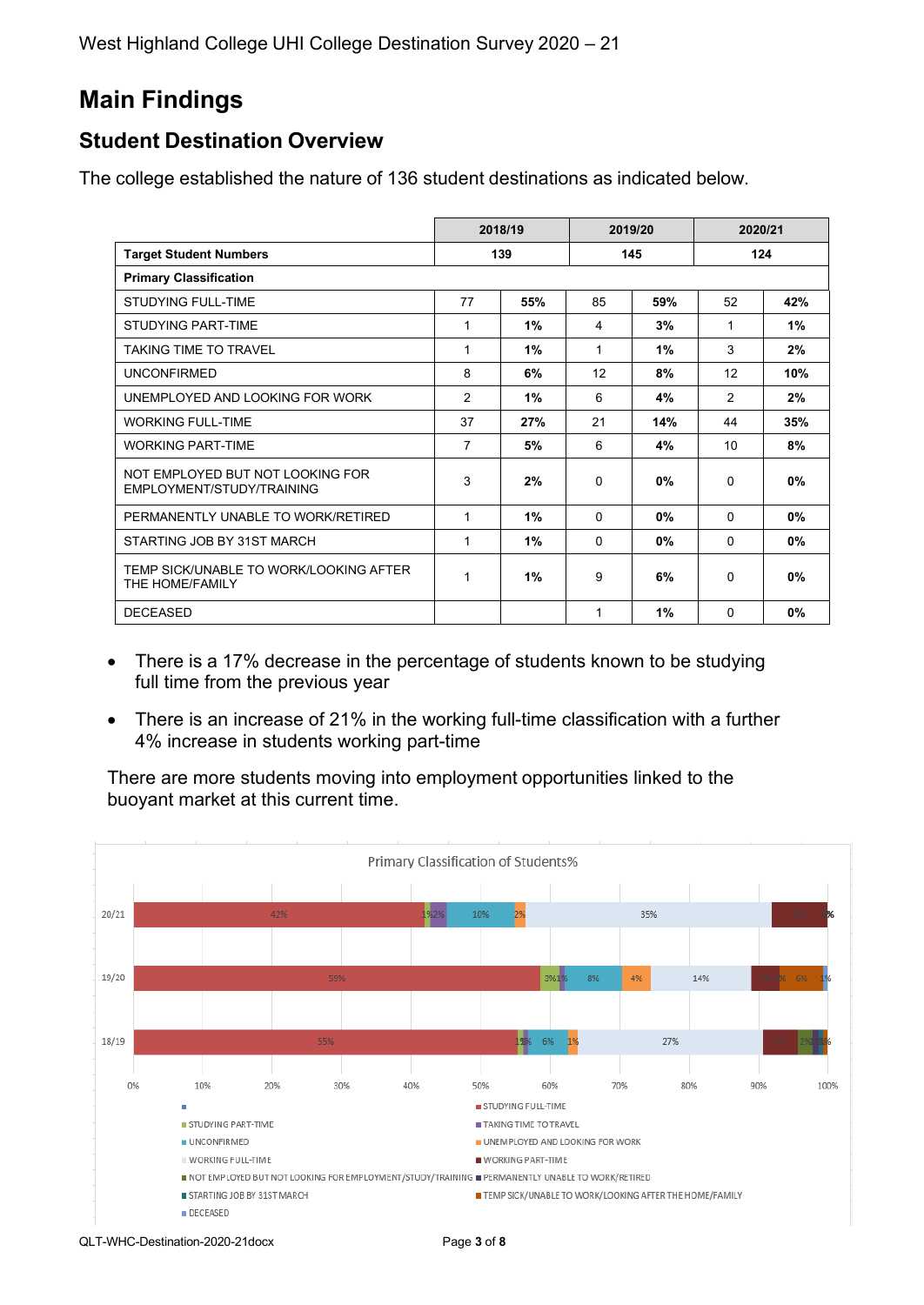#### **Positive Destination Breakdown**

86% of our students are in a positive destination, full time study and full-time employment making up 77% of this figure. A further 8% of students continue to work part time with a small reduction in the number of part time study students, 1% down from 3%.

There was a rise of 6% in positive destinations since the previous year in spite of the difficulties in 20/21 that students experienced due to the pandemic.



#### **Employment Destinations**

44% of 20/21 students are in full time or part time employment, an increase of 21% and 4% linked to the overall number of responses received.

| <b>Employment % Overall</b>                      | 18/19 | 19/20 | 20/21 |
|--------------------------------------------------|-------|-------|-------|
| <b>Total Destination Responses</b>               | 139   | 145   | 124   |
| <b>Total Number of Students in</b><br>Employment | 44    | 27    | 54    |
|                                                  | 32%   | 19%   | 44%   |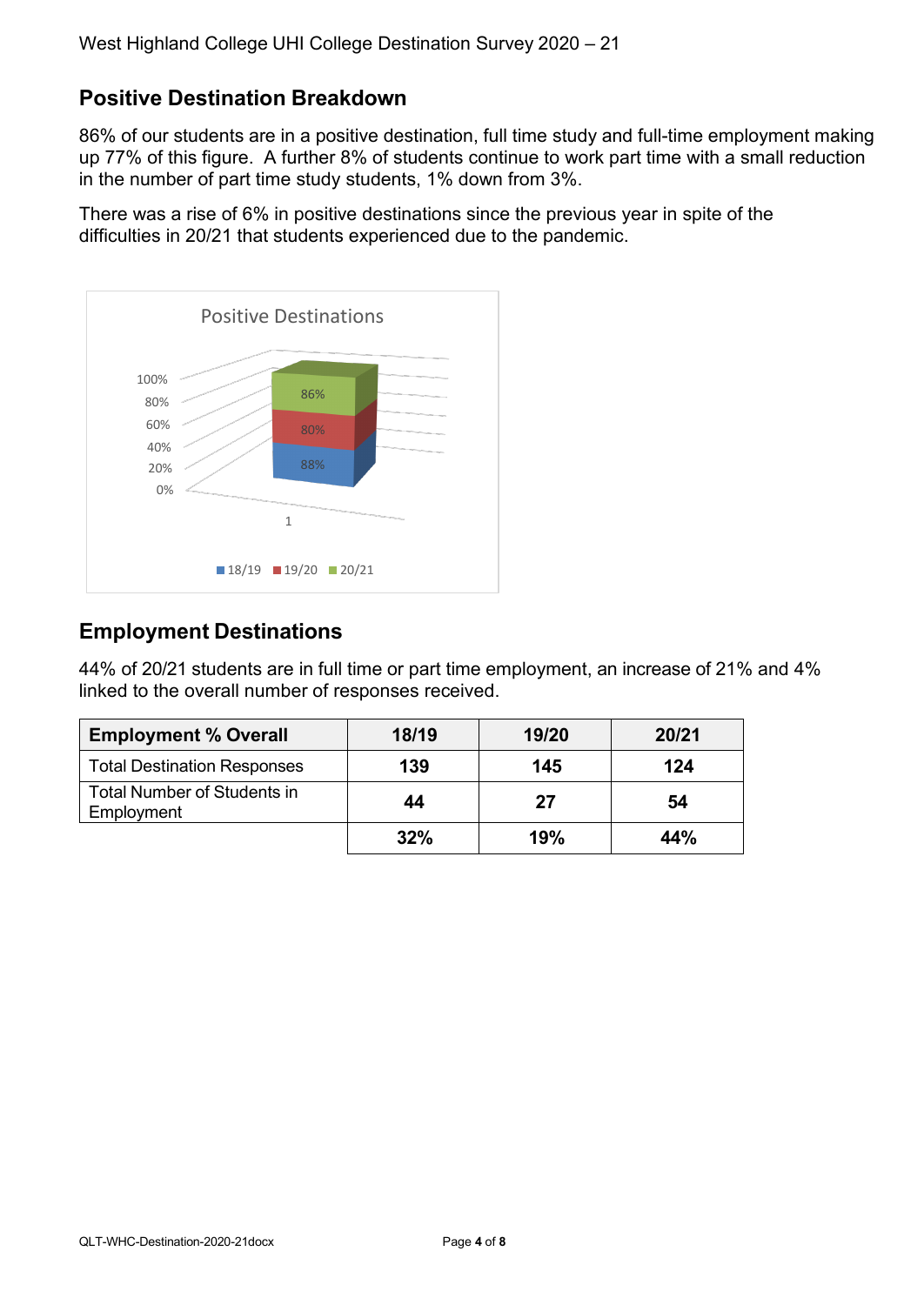#### **Employment Category**

The table below gives a breakdown of student numbers by employment category and the percentage.

| <b>Employment Categories</b>    | 18/19 |     | 19/20 |       | 20/21 |     |
|---------------------------------|-------|-----|-------|-------|-------|-----|
| <b>Total Employed Responses</b> | 44    |     | 27    |       | 54    |     |
| Employed FT or PT               | 37    | 84% | 25    | 93%   | 45    | 83% |
| Self-employed/Freelance         | 2     | 5%  | 2     | 7%    | 4     | 7%  |
| Voluntary/other unpaid work     |       | 2%  | 0     | $0\%$ |       | 2%  |
| <b>Modern Apprenticeship</b>    |       | 9%  | 0     | $0\%$ | 3     | 6%  |
| Internship                      |       |     |       |       |       | 2%  |

74% of students took up local employment opportunities within the Highland Council area. The table below shows the employer industry that the students went into.

| <b>Employer Industry</b>                                                      | 18/19          | 19/20          | 20/21          |
|-------------------------------------------------------------------------------|----------------|----------------|----------------|
| <b>Student Responses</b>                                                      | 44             | 27             | 54             |
| Agriculture, forestry and fishing<br>А:                                       | 0              | 7              | $\overline{7}$ |
| Water supply, sewerage, waste management and remediation<br>Е:<br>activities  | 0              | $\Omega$       | $\Omega$       |
| Electricity, gas, steam and air conditioning supply<br>D:                     | $\overline{2}$ | 0              |                |
| Construction<br>F.                                                            | $\overline{2}$ | 1              | $\overline{2}$ |
| Wholesale and retail trade; repair of motor vehicles and<br>G:<br>motorcycles | 4              | $\overline{4}$ | 5              |
| <b>Transport and storage</b><br>Н:                                            | 3              | 1              | 3              |
| Accommodation and food service activities<br>Ŀ.                               | 12             | 6              | 17             |
| Information and communication<br>J:                                           |                |                | 1              |
| Κ.<br>Financial and insurance activities                                      | 1              | $\mathbf{0}$   | 0              |
| Professional, scientific and technical activities<br>M:                       | 0              | $\overline{2}$ | 1              |
| Administrative and support service activities<br>N.                           |                | $\overline{0}$ | 0              |
| Public administration and defence; compulsory social security<br>O:           | 1              | $\overline{2}$ | $\overline{2}$ |
| Education<br>P:                                                               | $\mathbf{0}$   | $\Omega$       | 3              |
| Human health and social work activities<br>Q:                                 | 5              | $\overline{0}$ | 4              |
| Arts, entertainment and recreation<br>R:                                      | 8              | 4              | $\overline{2}$ |
| S:<br>Other service activities                                                |                | 0              | $\overline{2}$ |
| Unknown                                                                       | 4              | $\overline{0}$ | 4              |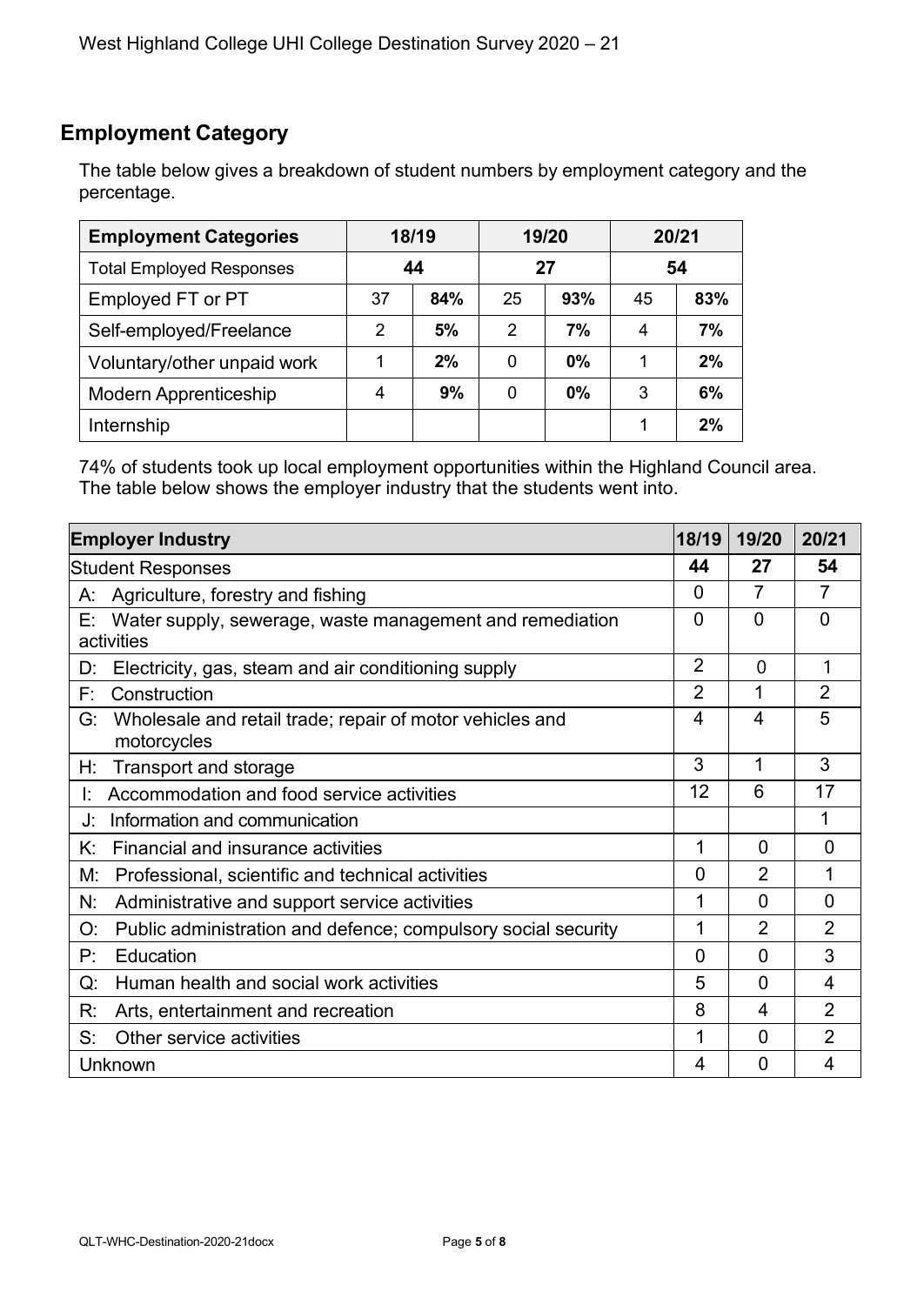#### West Highland College UHI College Destination Survey 2020 – 21 **Students Continuing in Education**

| <b>Students Continuing in Education</b>     |    | 2019/20<br>2018/19 |    | 2020/21 |    |     |
|---------------------------------------------|----|--------------------|----|---------|----|-----|
| West Highland College (UHI) - HE            | 36 | 47%                | 29 | 33%     | 19 | 36% |
| West Highland College (UHI) - FE            | 28 | 37%                | 40 | 45%     | 20 | 38% |
| UHI – University of the Highlands & Islands | 4  | 5%                 | 4  | 4%      | 6  | 11% |
| <b>Other Universities</b>                   | 8  | 11%                | 16 | 18%     | 8  | 15% |
|                                             | 76 |                    | 89 |         | 53 |     |



85% of students continuing in education continued to study with us, 74% with UHI WH and 11% with UHI see progression table below for further details

| <b>Students Continuing in Education (WHC Progression)</b> | 19/20 |       | 20/21 |     |
|-----------------------------------------------------------|-------|-------|-------|-----|
| <b>Returners to Education</b>                             | 89    |       | 53    |     |
| <b>WHC Progression Degree Course</b>                      | 4     | 4%    | 6     | 11% |
| <b>WHC Progression HN Course</b>                          | 22    | 25%   | 19    | 36% |
| <b>WHC another HN Course</b>                              | 3     | 3%    | 1     | 2%  |
| <b>WHC Progression FE course</b>                          | 32    | 36%   | 10    | 19% |
| <b>WHC another FE Course</b>                              | 8     | $9\%$ | 9     | 17% |
| <b>Other College University</b>                           | 20    | 22%   | 8     | 15% |
| UHI WH Total Progressed to next level of study            | 58    | 65%   | 35    | 66% |
| Overall Total returners to UHI WH                         | 69    | 78%   | 45    | 85% |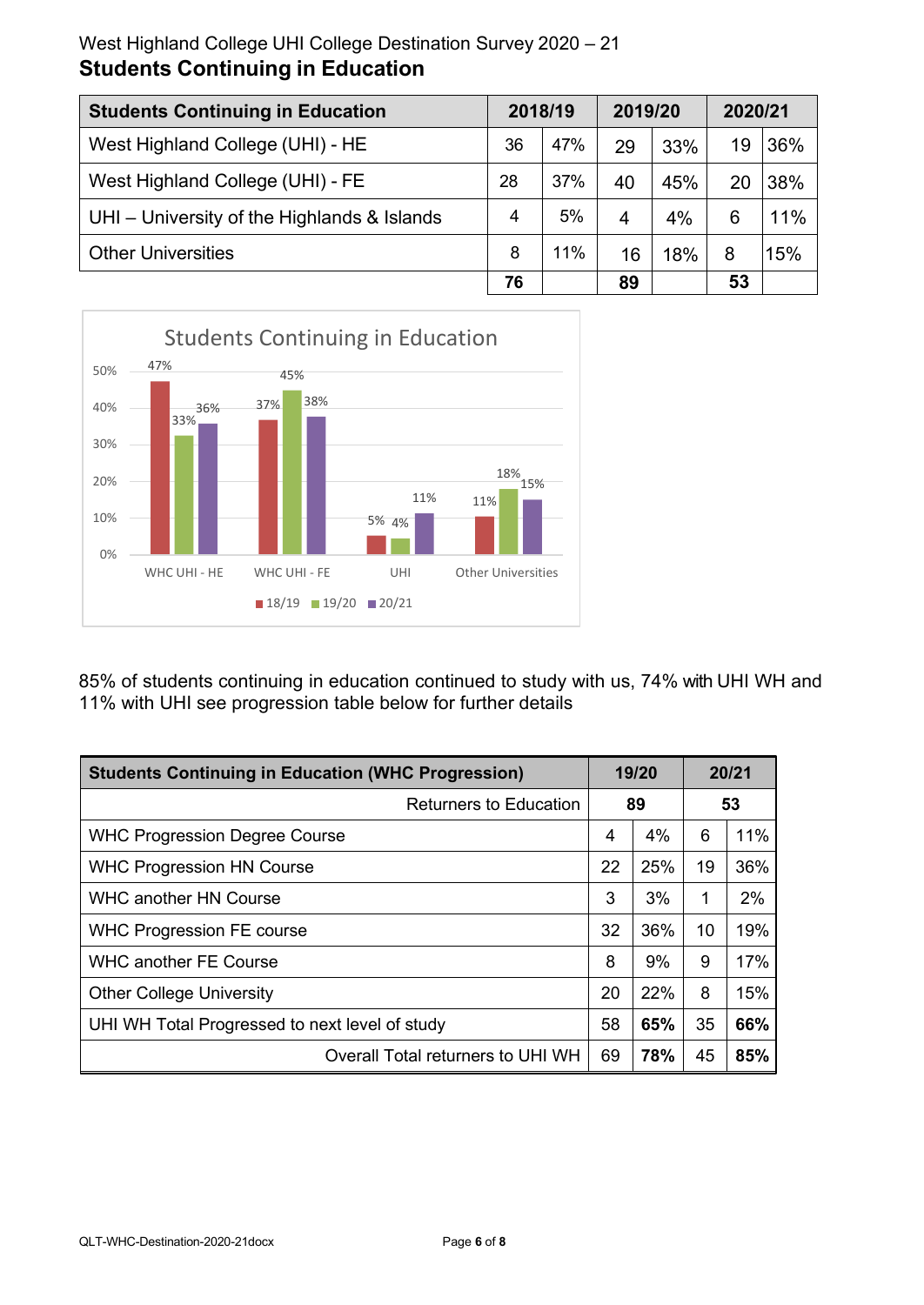#### **Conclusion**

The uptake of Employment opportunities by our students has risen by 25% from 2019/22 highlighting the need for this to be recognised as a positive student outcome

85% of students returning to full and part time study stayed with UHI WH a rise of 7% from the previous year, highlighting that we have a positive impact on our students with good progression opportunities on offer.

Most WHC students are in a positive destination, six months on from achieving their course qualification.

A detailed breakdown of destination data is provided to staff and gives analysis by sector for employment or by course and college/university detail.

More detail on employer industry is now available in the survey allowing analysis to be drawn about the impact on a local economy level.